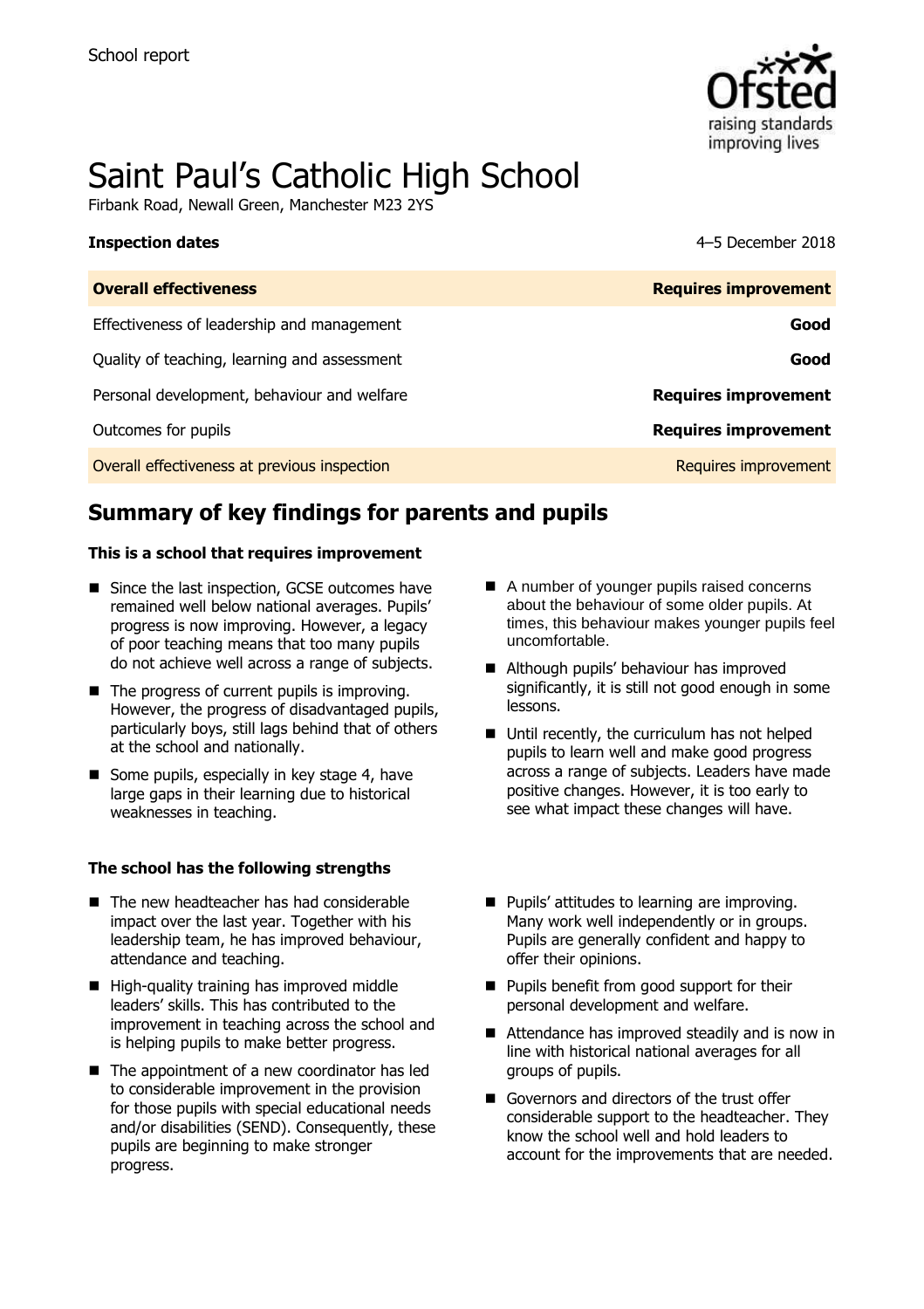

# **Full report**

### **What does the school need to do to improve further?**

- **Ensure that pupils make good progress across a range of subjects, by:** 
	- addressing the gaps in pupils' knowledge, understanding and skills, especially in key stage 4, caused by weaker teaching in the past
	- enabling disadvantaged pupils, particularly boys, to make at least the same progress as other pupils nationally.
- $\blacksquare$  Build on recent improvements to pupils' behaviour, by:
	- further reducing the occasions when weaker behaviour in classrooms and around the school site interrupts learning and causes some younger pupils to feel uncomfortable.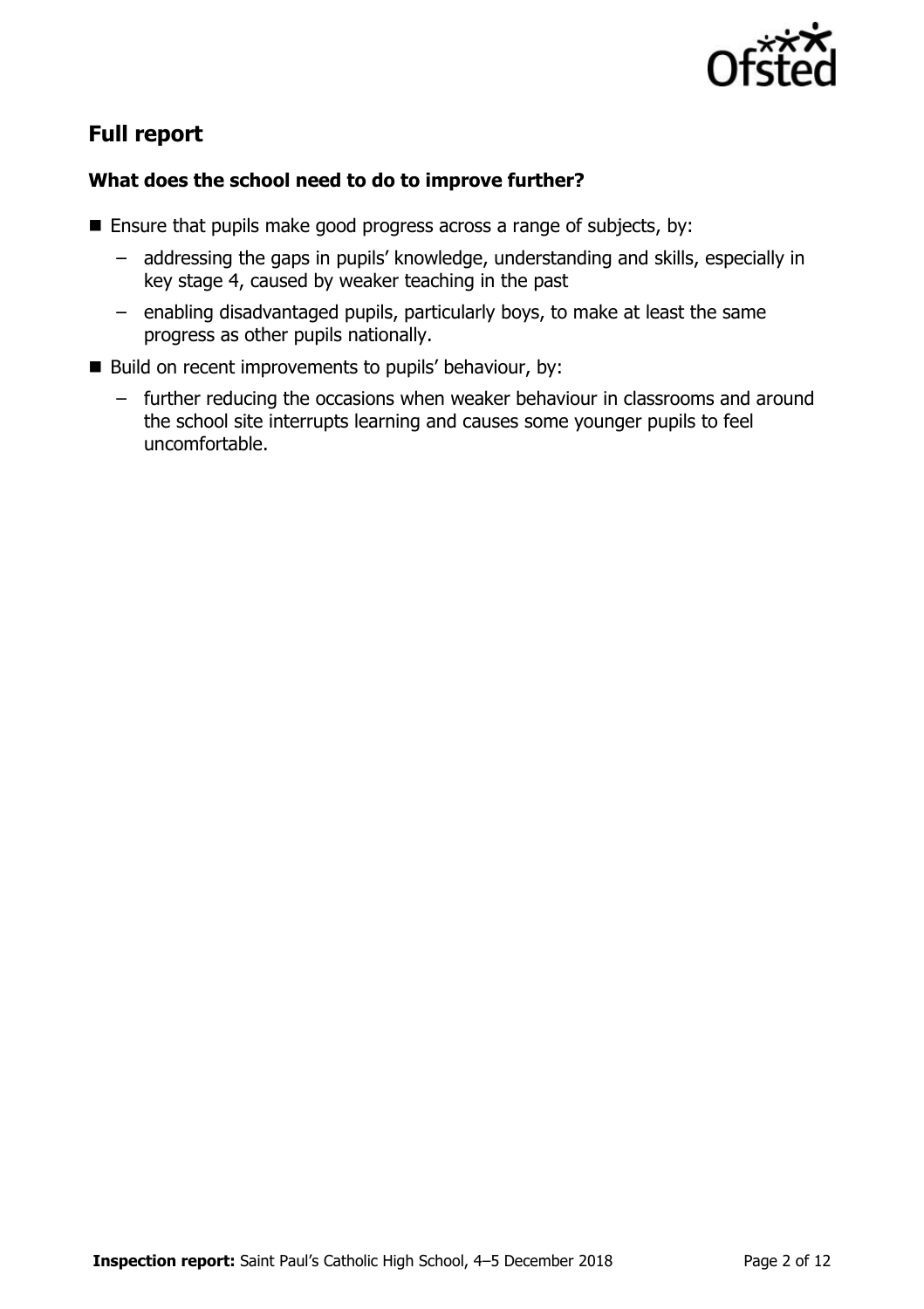

# **Inspection judgements**

#### **Effectiveness of leadership and management Good**

- The school has passed through a turbulent period. Senior leadership has changed several times over the last few years. With the arrival of the current headteacher, the school has stabilised. There is now a strong leadership team in place which has brought about considerable improvement to the school.
- The headteacher is a calm and effective leader with a clear vision for improvement. He has appropriate plans in place to bring about change. Staff understand the headteacher's vision and have confidence in his ability to bring about further improvement.
- Since the last inspection, there has been considerable staff turnover. This has led to many pupils being taught by supply teachers. The lack of subject-specific teachers contributed significantly to the particularly poor results in 2017. Leaders have taken effective action and all departments are now fully staffed with specialist teachers. This contributed to the considerably improved GCSE results of 2018.
- Leaders are aware that historical weaknesses in teaching have impacted negatively on the progress of past and current pupils. They have strengthened their monitoring of teaching and learning, which has enabled them to identify strengths and priorities for development. In turn, this has enabled leaders to provide staff with high-quality, whole-school training based on teachers' needs. Where necessary, leaders provide individualised support to those teachers requiring specific help. Teaching is improving as a result.
- Leaders have raised teachers' expectations with the introduction of aspirational targets for pupils. As a result, most teachers now set work that challenges pupils to do their best. Pupils are more engaged in their learning and are making better progress than has been the case in the past. Leaders at all levels use the information they have about pupils' progress to provide additional support for those who fall behind. This is helping teachers to begin to fill gaps in pupils' learning and therefore partly compensate for historical weaknesses in teaching. However, some pupils, particularly those in key stage 4, still have large gaps in their knowledge, understanding and skills due to the weak teaching that they have received in the past.
- $\blacksquare$  Middle leaders feel empowered by the increased responsibility that they have been given. They monitor and evaluate the effectiveness of their respective areas well. They use departmental time effectively to support teachers to improve their practice. As a result, in most departments, pupils are making stronger progress in their learning.
- Leaders have a clear and appropriate rationale for their use of the additional funding provided by the pupil premium. They understand the barriers often faced by disadvantaged pupils at the school and have targeted their spending to reduce the impact of these impediments. For example, they have focused on improving the attendance, behaviour and aspirations of disadvantaged pupils. Leaders' use of the pupil premium has had a demonstrable impact on improving the attendance of disadvantaged pupils. It has also contributed to a reduction in rates of exclusion for these pupils. The performance of disadvantaged pupils in the 2018 GCSE examinations also indicates that the difference between the progress of this group of pupils and that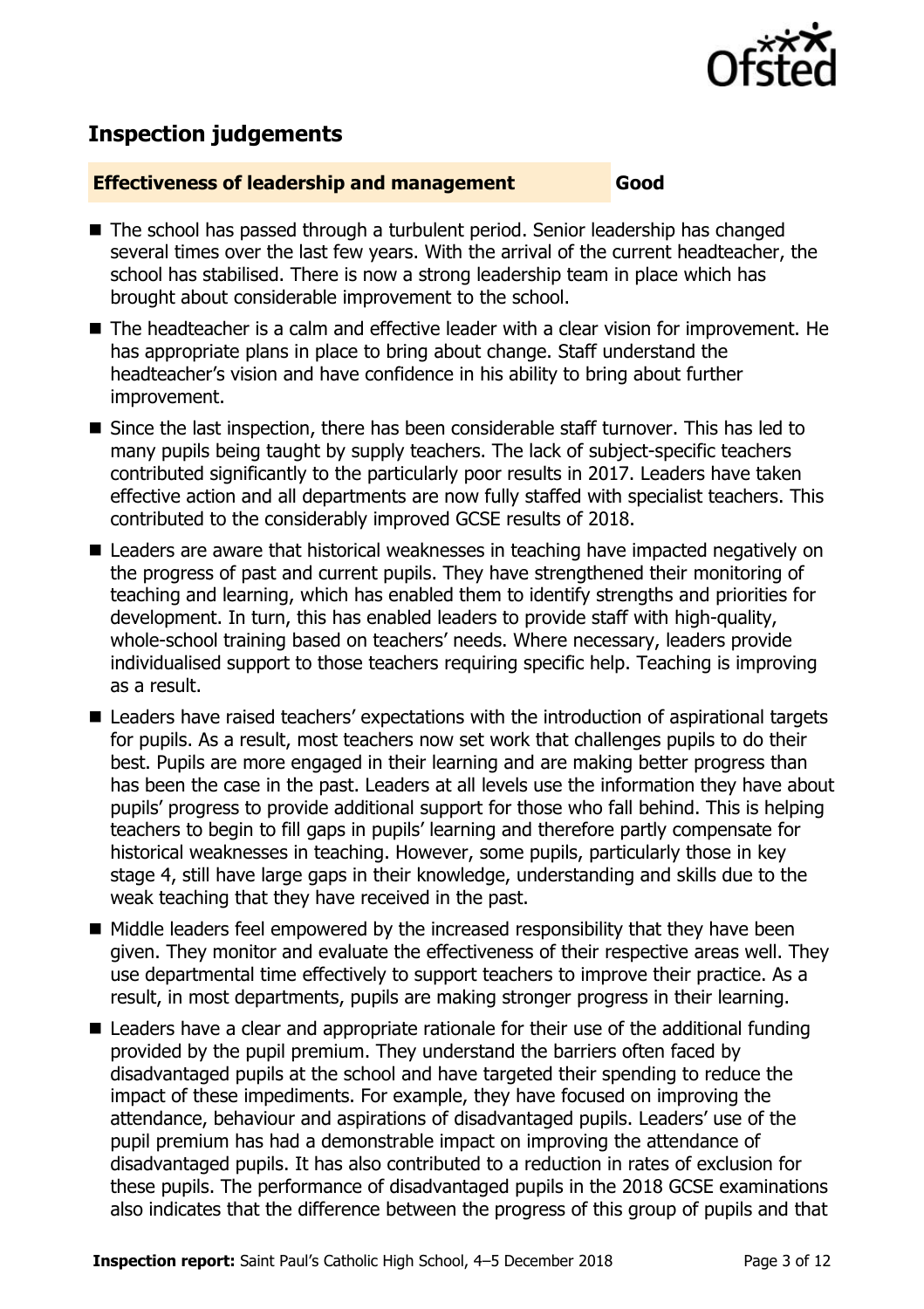

of others nationally has begun to diminish. Despite this, broad differences between the progress and attainment of disadvantaged pupils, particularly boys, and other pupils nationally still remain.

- The appointment of a new special educational needs coordinator (SENCo) has had a significant impact on the progress of pupils with SEND. Leaders have ensured that pupils' needs are now correctly identified, and that pupils receive appropriate support. The progress of pupils with SEND is now stronger as a result.
- Leaders have made changes to the curriculum. In the past, the curriculum did not meet the needs of all pupils. For example, there were few opportunities for pupils to take vocational qualifications and no pupils were able to take triple science. The changes that leaders have made to the option process and key stage 4 curriculum means that the curriculum now meets pupils' needs more effectively. However, these changes have only been made recently and so it is too early to evaluate the impact they are having on pupils' outcomes.
- The provision of high-quality spiritual, moral, social and cultural (SMSC) education is very important to leaders and part of the Catholic ethos of the school. The curriculum provides time for pupils to learn the importance of British values. However, some pupils' behaviour demonstrates that these values are not fully understood by all.
- Leaders have recently introduced compulsory lessons in personal, social and health education (PSHE) for all pupils. Pupils' learning in PSHE is improving their preparedness for life in modern Britain and ensuring their good personal development.
- Leaders provide independent careers advice and quidance. Pupils value the support that they receive in this area. Pupils can make informed choices about their further education and future career paths. The proportion of pupils who move on to further education, training or employment has increased over the last two years.

#### **Governance of the school**

- Directors of the trust and governors are knowledgeable and work closely together to support and challenge the headteacher and oversee the school's work. Together, they ensure that the school is driven by a moral purpose to improve the life chances of pupils. They share a nuanced understanding of both the local area and the wider changes that are taking place nationally within education.
- Governors and trustees are knowledgeable and well informed. They know the school's strengths and where it needs to improve. Trustees have played a key role in bringing strength and stability to the school's leadership. The trust has also brokered highquality support for leaders that is helping to bring about improvement.
- Directors of the trust delegate responsibility for performance and standards across the school to the governing body. Members of the local governing body possess the necessary skills and expertise to do this effectively and have helped leaders to bring about improvements to teaching, pupils' attendance and personal development.
- Governors utilise a number of effective strategies to oversee the school's work. For example, they work closely with the school's improvement partner. In turn, trustees carefully check the effectiveness of governance.
- Governors work closely with school leaders to ensure that the processes in place to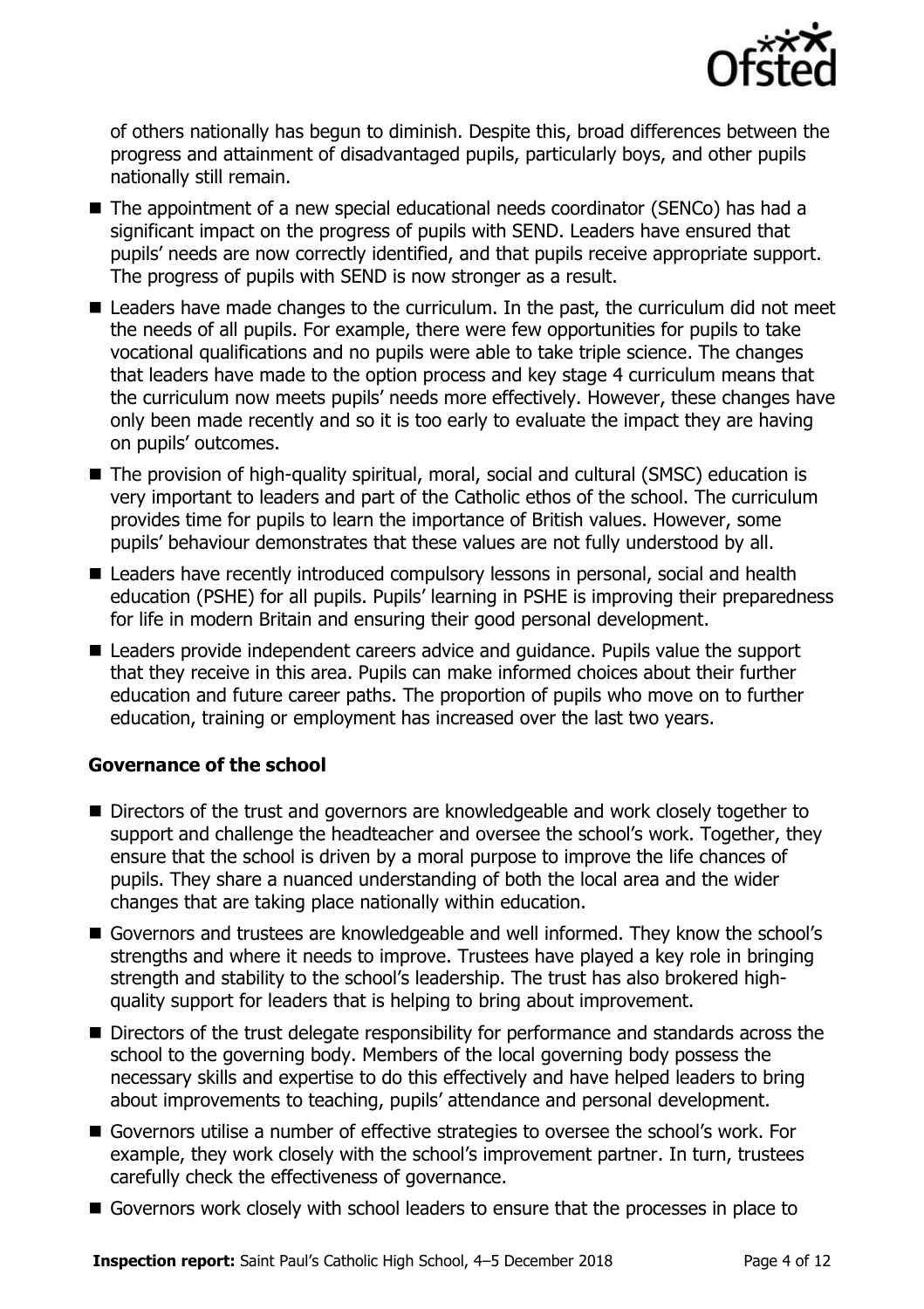

keep children safe are effective. Governors have all received appropriate, up-to-date training on safeguarding and the key issues that face their pupils.

### **Safeguarding**

- $\blacksquare$  The arrangements for safeguarding are effective.
- Leaders have ensured that appropriate systems are in place so that only adults who are safe to work with pupils are employed in the school. The safeguarding policy has been updated this year and training is delivered frequently to teachers. Staff know what to do if they have concerns about a pupil and are aware of the key safeguarding issues in the local area.

#### **Quality of teaching, learning and assessment Good**

- The quality of teaching has improved considerably since the last inspection. Leaders have replaced supply staff with high-quality, subject-specialist teachers. This has helped to improve teaching, which in turn is helping pupils to know and understand more.
- Teachers' questions challenge pupils to think deeply about their learning and refine their understanding. Teachers model the questions that they want pupils to ask themselves and each other while learning. Pupils are beginning to develop resilience. They work well to complete tasks and develop high-quality answers to questions.
- While the vast majority of teaching and learning is good, there are still some teachers who do not routinely provide appropriate challenge to pupils. In these cases, pupils sometimes lose focus and pupils' progress is weaker as a result. Leaders are aware of this and use individual support to help these teachers to improve their practice. Consequently, teaching is continuing to improve.
- Leaders are aware of the importance of improving pupils' literacy skills. Leaders have introduced processes that help pupils to broaden their reading. Pupils now read a greater range of books. Books are selected to ensure that pupils' choices are targeted at an appropriate reading age. This, together with individualised support, is helping pupils to catch up if they enter the school with reading skills below the national expectation.
- Teachers across all subjects support pupils to develop their grammar and use of subject-specific vocabulary. Pupils' work demonstrates that they use grammar and key vocabulary with increasing skill.

#### **Personal development, behaviour and welfare Fig. 2. Requires improvement**

#### **Personal development and welfare**

- The school's work to promote pupils' personal development and welfare is good.
- **Pupils are typically attentive learners. They actively participate in their learning, are** keen to answer questions and demonstrate resilience when working on challenging tasks. They work well together and demonstrate respect for other people's points of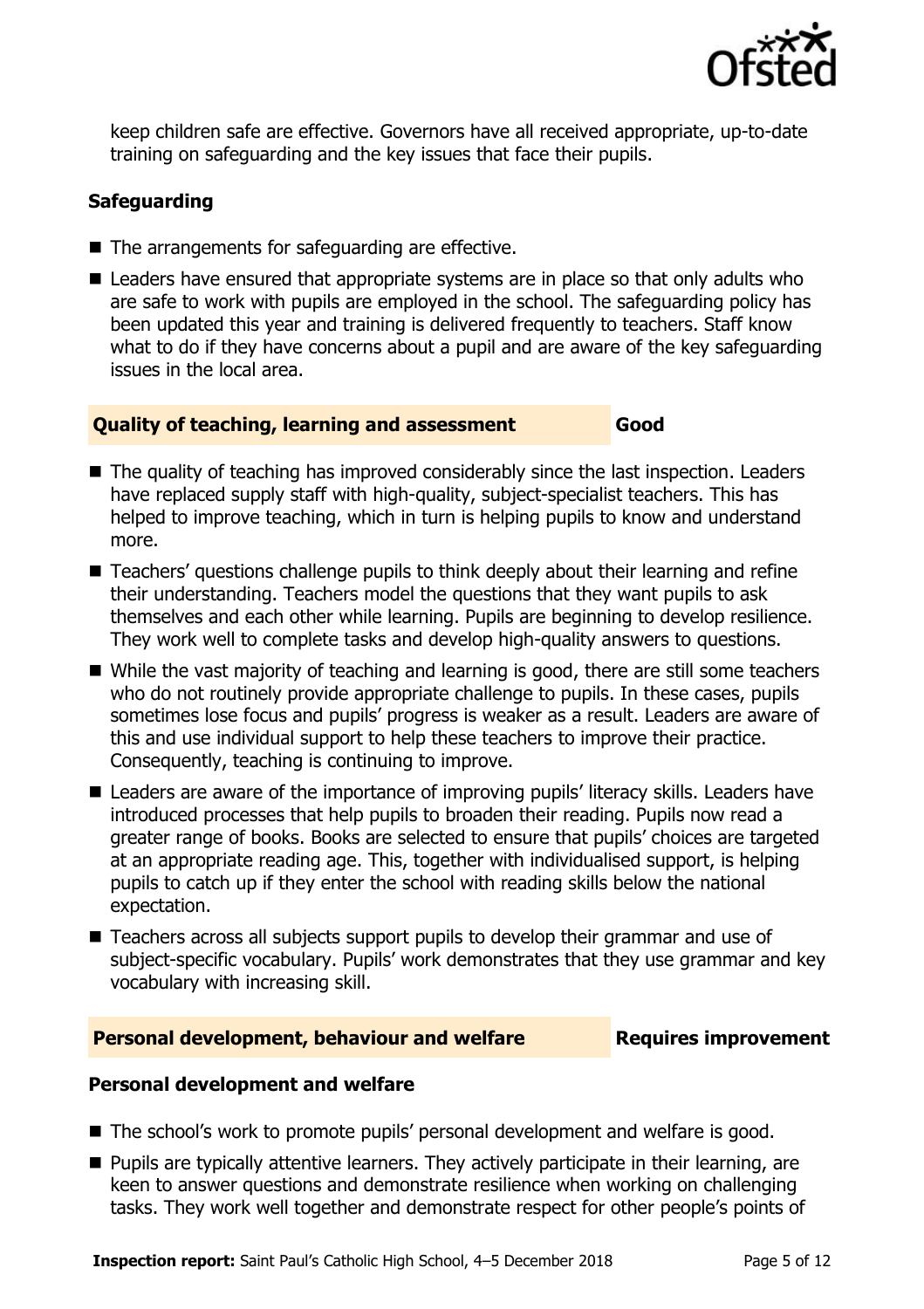

view. They listen carefully to each other and the teacher and reflect before offering a response.

- $\blacksquare$  Pupils told inspectors that they are taught how to keep themselves healthy, both emotionally and physically. They know how to keep themselves safe, including online. Pupils said that they typically feel safe and that bullying is rare and dealt with effectively when it happens.
- There is a comprehensive programme to support pupils' SMSC development. Leaders use the school's faith values to help pupils to understand British values such as tolerance and the rule of law.
- Leaders have recently strengthened the PSHE curriculum to ensure that pupils benefit from a systematic and broad education in these areas.

#### **Behaviour**

- The behaviour of pupils requires improvement.
- Leaders have made a number of changes that have led to significant improvements to pupils' behaviour. However, it is not yet good.
- A number of younger pupils raised concerns about the behaviour of a significant minority of older pupils. They told inspectors that they sometimes feel intimidated by the rowdy and inconsiderate behaviour of these pupils. They said that these pupils sometimes use racist and homophobic language. They indicated that staff resolve issues that are reported to them capably. However, some pupils told inspectors that they had stopped reporting such behaviour.
- A number of staff raised concerns about pupils' behaviour when completing the Ofsted survey. Over one quarter of the staff who responded to the survey indicated that they do not feel that pupils' behaviour is at least good. Some raised specific concerns about poor behaviour on the corridors. Pupils who completed the Ofsted survey were generally not complimentary about the behaviour of their peers. For example, only a minority of respondents indicated that behaviour in lessons and around the school was good most or all of the time.
- Governors, teachers and pupils told inspectors that behaviour has improved significantly. Middle leaders feel that they are now able to sanction pupils appropriately for poor behaviour. This is having a positive impact on behaviour in lessons. Leaders' behaviour logs demonstrate that poor behaviour is dealt with swiftly and that the number of recorded incidents of poor behaviour has decreased markedly.
- $\blacksquare$  The impact of these improvements is evident in the behaviour of many pupils. They are typically friendly and polite to each other and to staff. Pupils like and value their teachers and are welcoming and helpful to visitors. Most pupils move around the school calmly and efficiently to ensure that they arrive promptly for lessons.
- **Pupils demonstrate respect for their environment. There is no graffiti in the school and** pupils do not drop litter. The school is a pleasant place to learn.
- Despite this clear improvement, pupils' behaviour is still not good in a significant minority of lessons. In some of these lessons, pupils do not demonstrate the same commitment to their learning as is increasingly evident in the majority of lessons. In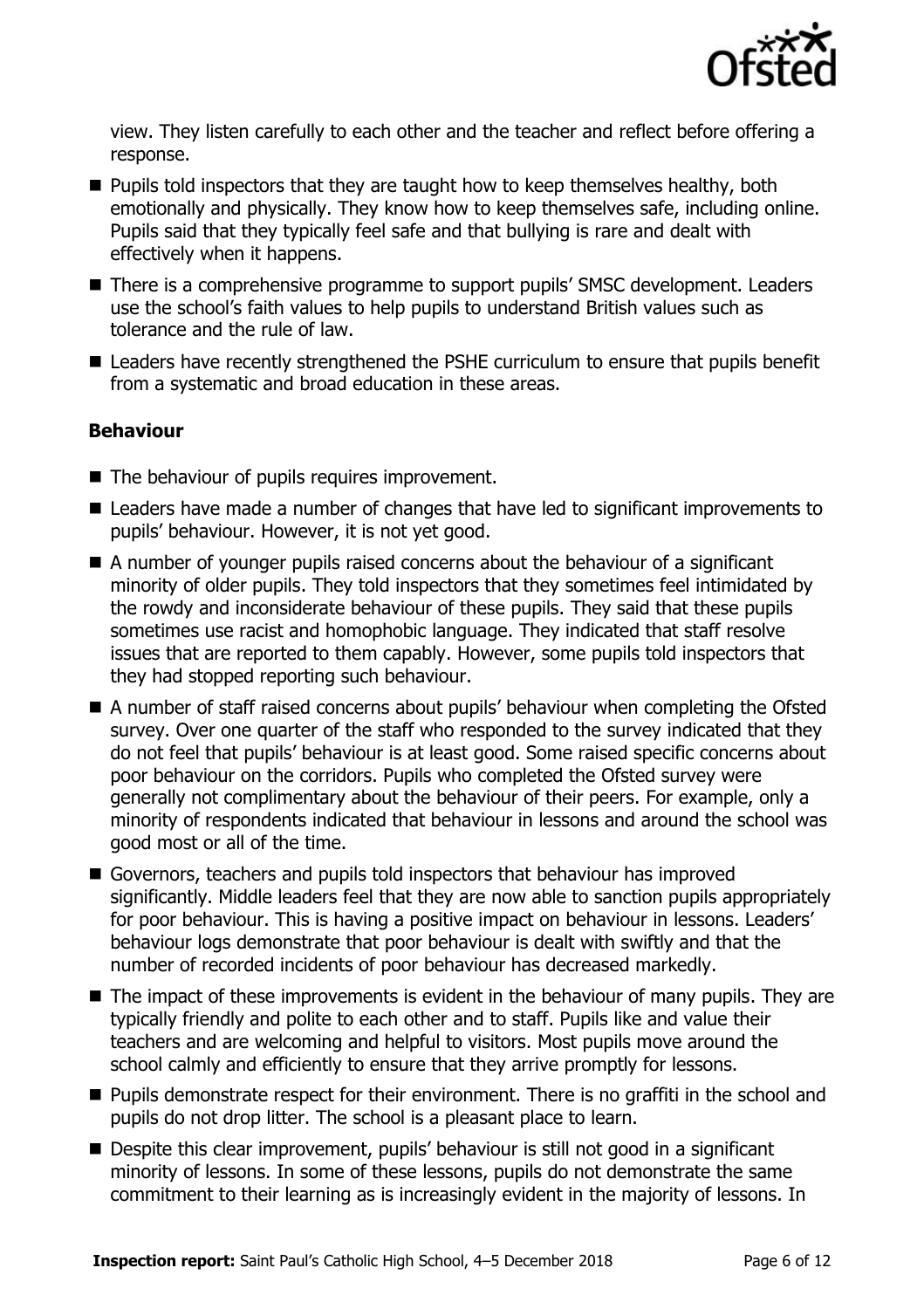

other lessons, low-level misbehaviour continues to disrupt learning. Pupils' behaviour is weaker when teaching is not well matched to their needs.

- Attendance has improved steadily over the last three years. Overall attendance is now higher than historical national averages. Furthermore, all groups of pupils have overall attendance in line with the national average. The proportion of pupils who are regularly absent from school has also reduced significantly for all groups of pupils.
- Leaders have reduced the proportion of pupils who are excluded from the school. The proportion of pupils excluded for a fixed period has reduced steadily over the last three years. The proportion of pupils who receive more than one fixed-term exclusion has also reduced significantly.
- Leaders have appropriate systems in place to check on the behaviour and attendance of pupils who attend alternative provision. Leaders communicate regularly with providers and ensure that pupils are safe.

#### **Outcomes for pupils Requires improvement**

- The published data for GCSE performance has shown that progress and attainment measures have been well below national averages for several years. In 2017, these results dropped further. As a result of improvements in teaching, the GCSE outcomes for 2018 showed some improvement. However, pupils' progress and attainment remained well below national averages.
- GCSE outcomes from 2018 indicate that Year 11 pupils had made stronger progress in mathematics and, particularly, English than their counterparts from the previous year. This helped to increase the proportion of pupils attaining a good pass in both English and mathematics to narrowly below the national average. This improvement was largely the result of better teaching by full teams of specialist teachers.
- $\blacksquare$  The proportions of pupils attaining a standard pass or higher in history, geography, biology, chemistry and physics also increased in 2018. Despite this, the overall progress made by pupils in humanities and science remained below others nationally. In contrast, the small group of pupils who studied a modern foreign language in key stage 4 made very strong progress in that subject during their time at the school.
- Despite improvements, the weak teaching that pupils received in earlier years continues to have an impact on pupils' progress in key stage 4. Current teaching is beginning to address the legacy of historical weaknesses. However, many older pupils continue to have marked gaps in their learning.
- The most able pupils continue to make less progress than others nationally with similar starting points. Leaders are aware of this and have taken actions to ensure that these pupils are more systematically challenged in their learning. However, these actions are recent and therefore it is difficult to assess their impact.
- **Pupils have continued to make weak progress in science in recent years. Leaders have** therefore arranged for the department to be supported by colleagues from Blessed Thomas Holford Teaching School. Inspectors gathered evidence that indicates pupils are beginning to make better progress in science, partly because the department is now fully staffed by a team of specialist teachers.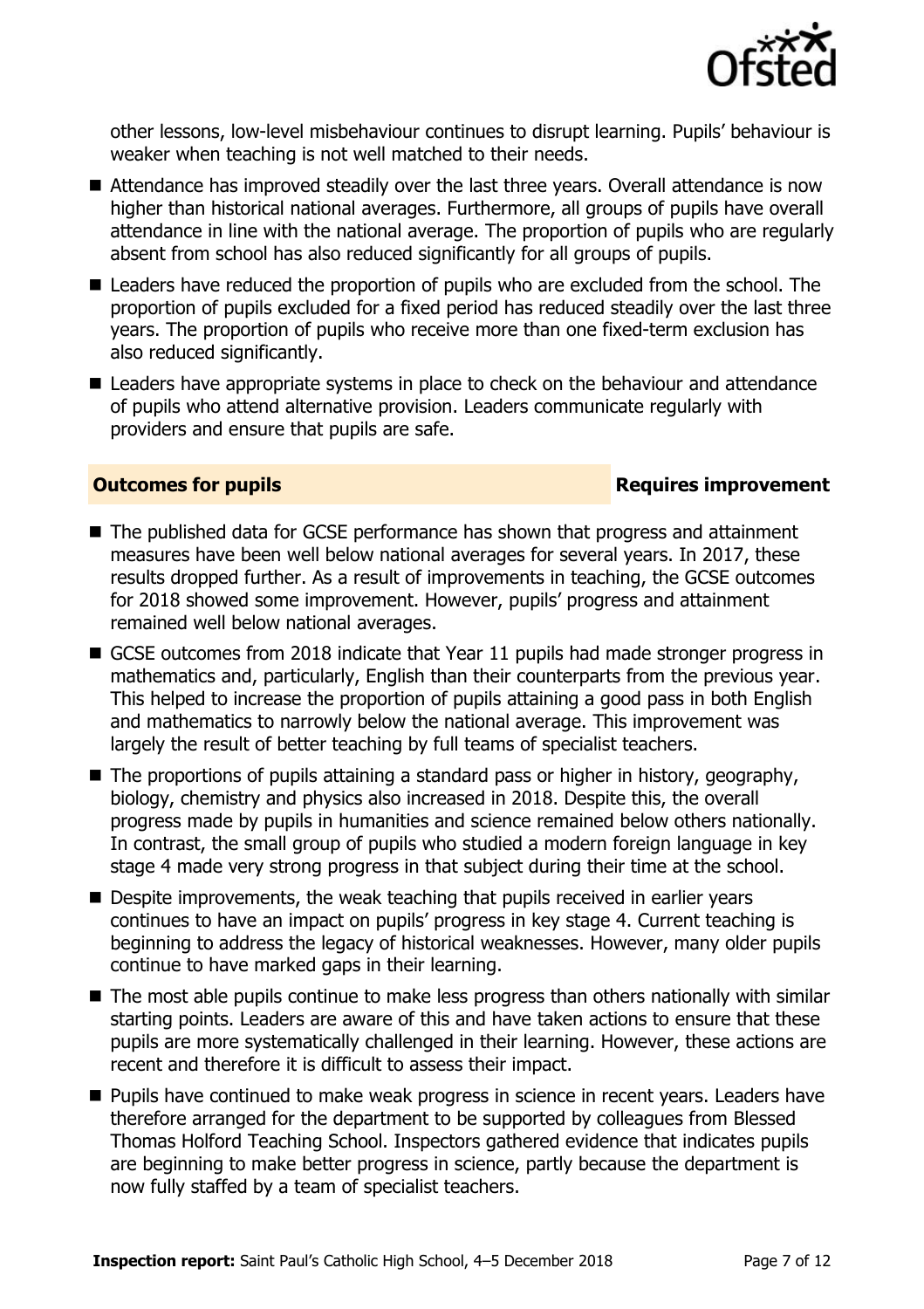

- Work in pupils' books demonstrates that pupils are continuing to make stronger progress over time across all year groups. Pupils' work indicates that younger pupils are making stronger progress than those in key stage 4.
- Disadvantaged pupils are also making stronger progress across the curriculum. The 2018 GCSE outcomes indicate that these pupils had made significantly better progress during their time at the school than their predecessors from the previous year. Furthermore, a detailed scrutiny of the work produced by these pupils confirms that their progress is continuing to improve. This is due to strong leadership in this area and discerning use of the pupil premium. Despite this, significant differences remain between the attainment and progress of these pupils compared to others nationally. In particular, the progress of disadvantaged boys continues to lag behind that of others.
- The procedures put in place by the new SENCo ensure that pupils' needs are accurately identified. Teachers are given appropriate advice to ensure that pupils with SEND receive the support that they require. As a result, these pupils are now making stronger progress, particularly in key stage 3.
- The proportion of pupils advancing to an appropriate destination increased significantly in 2018 and is now in line with historical national averages. This is because pupils now benefit from improved careers advice and guidance. Leaders have also modified the curriculum to provide pupils with more vocational options, such as catering and engineering, which has helped some pupils to see a clearer pathway for their future once they leave the school.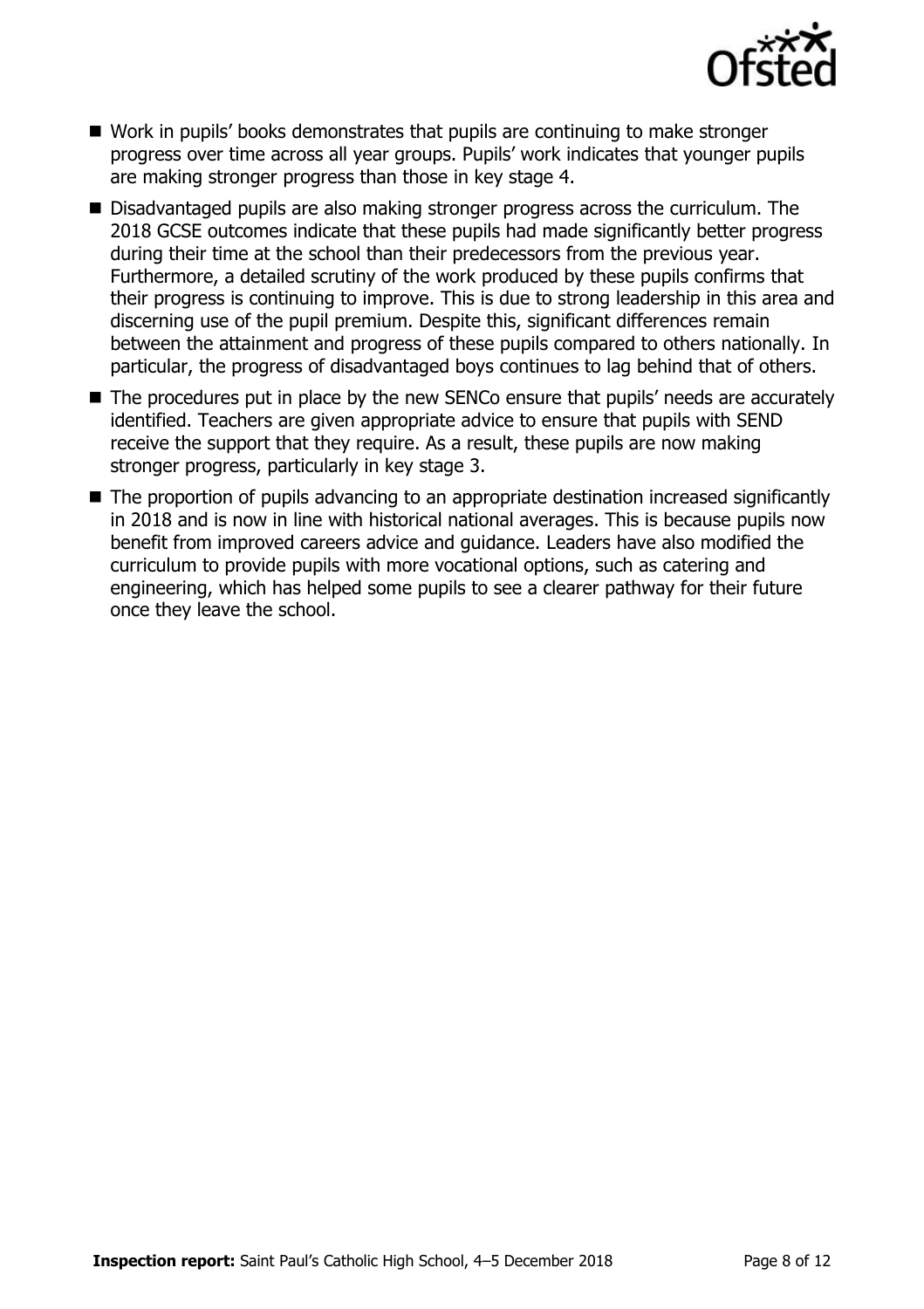

# **School details**

| Unique reference number | 139456     |
|-------------------------|------------|
| Local authority         | Manchester |
| Inspection number       | 10053355   |

This inspection of the school was carried out under section 5 of the Education Act 2005.

| Type of school                      | Secondary comprehensive      |
|-------------------------------------|------------------------------|
| School category                     | Academy sponsor-led          |
| Age range of pupils                 | 11 to 16                     |
| <b>Gender of pupils</b>             | Mixed                        |
| Number of pupils on the school roll | 751                          |
| Appropriate authority               | Board of trustees            |
| Chair                               | <b>Maureen Sweeney</b>       |
| <b>Headteacher</b>                  | Alex Hren                    |
| Telephone number                    | 0161 4990000                 |
| Website                             | http://www.st-paulshigh.net/ |
| <b>Email address</b>                | admin@st-paulshigh.net       |
| Date of previous inspection         | May 2016                     |

#### **Information about this school**

- St Paul's Catholic High School is a smaller-than-average secondary school.
- The proportion of pupils who are eligible for free school meals is considerably higher than the national average.
- The proportion of pupils who speak English as an additional language is in line with the national average.
- The proportion of pupils with SEND and the proportion of pupils with an education, health and care plan are both in line with national averages.
- $\blacksquare$  The proportion of girls in the school is higher than the national average.
- In key stage 4, a small number of pupils attend alternative provision at The Fermain Academy and the Manchester Secondary Pupil Referral Unit.
- The school is a member of the Wythenshawe Catholic Academy Trust. The directors of the trust are responsible for the core governance functions of setting the school's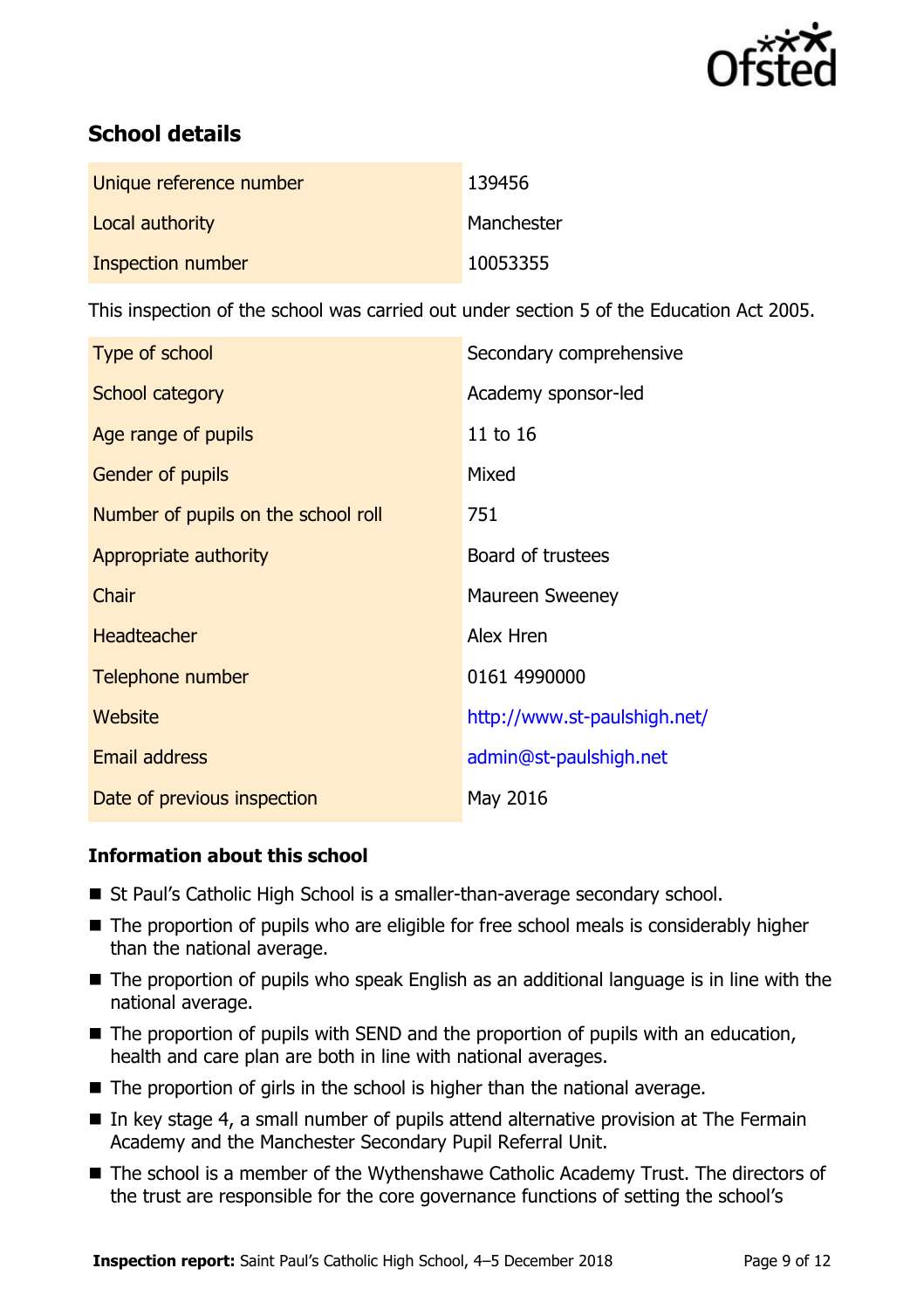

direction, holding the headteacher to account and ensuring financial probity. The members of the local governing body are appointed by the trustees. The scheme of delegation sets out clearly what powers have been delegated to the local governing body and executive officers.

■ The school is currently being supported by Blessed Thomas Holford Teaching School.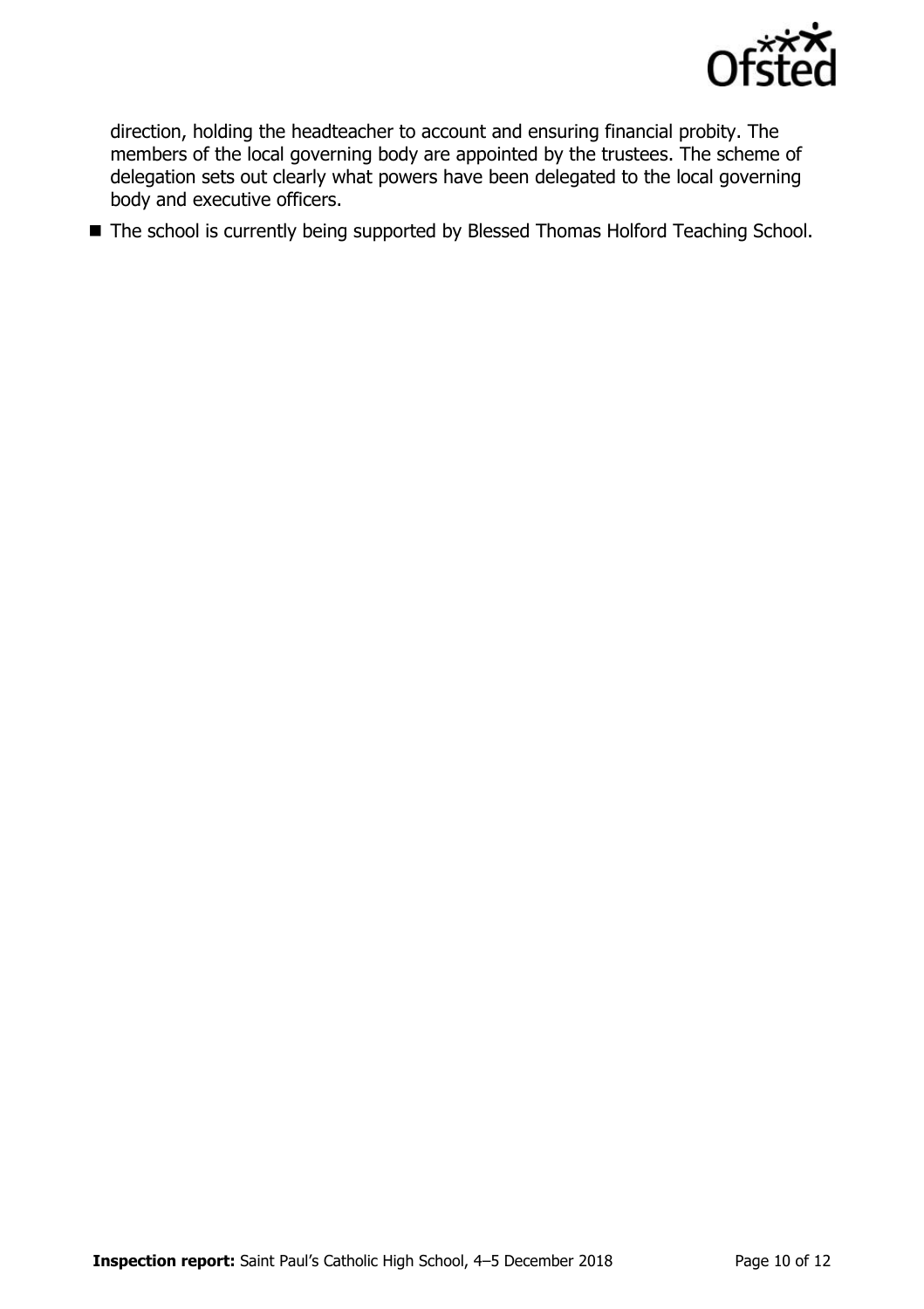

# **Information about this inspection**

- Inspectors observed teaching and learning across a range of subjects, including joint observations with school leaders.
- Inspectors formally scrutinised pupils' work from Years 7, 9 and 11 across a range of subjects, alongside school leaders. They also looked at pupils' work when observing teaching and learning.
- Inspectors met with the headteacher and other senior leaders. Inspectors spoke with a group of curriculum leaders and a group of teachers.
- **Inspectors also met formally with four groups of pupils from Years 7, 8, 9 and 11.** Inspectors also spoke with pupils informally during social times.
- An inspector spoke with two members of the governing body, including the vice-chair. An inspector also spoke with the chief executive officer of the trust board, a representative of the diocese and the headteacher of the teaching school that is providing support to St Paul's Catholic High School.
- Inspectors examined a range of documentation, including school policies, safeguarding procedures, leaders' self-evaluation and leaders' school improvement plan.
- **Inspectors considered the 82 responses to the pupil survey, the 49 responses to the** online staff questionnaire, the 16 responses to Ofsted's online questionnaire, Parent View, and the five written responses from parents.

#### **Inspection team**

| Erica Sharman, lead inspector | Her Majesty's Inspector |
|-------------------------------|-------------------------|
| <b>Paul Buckland</b>          | Ofsted Inspector        |
| Jane Holmes                   | Ofsted Inspector        |
| Amanda Nicholson              | Ofsted Inspector        |